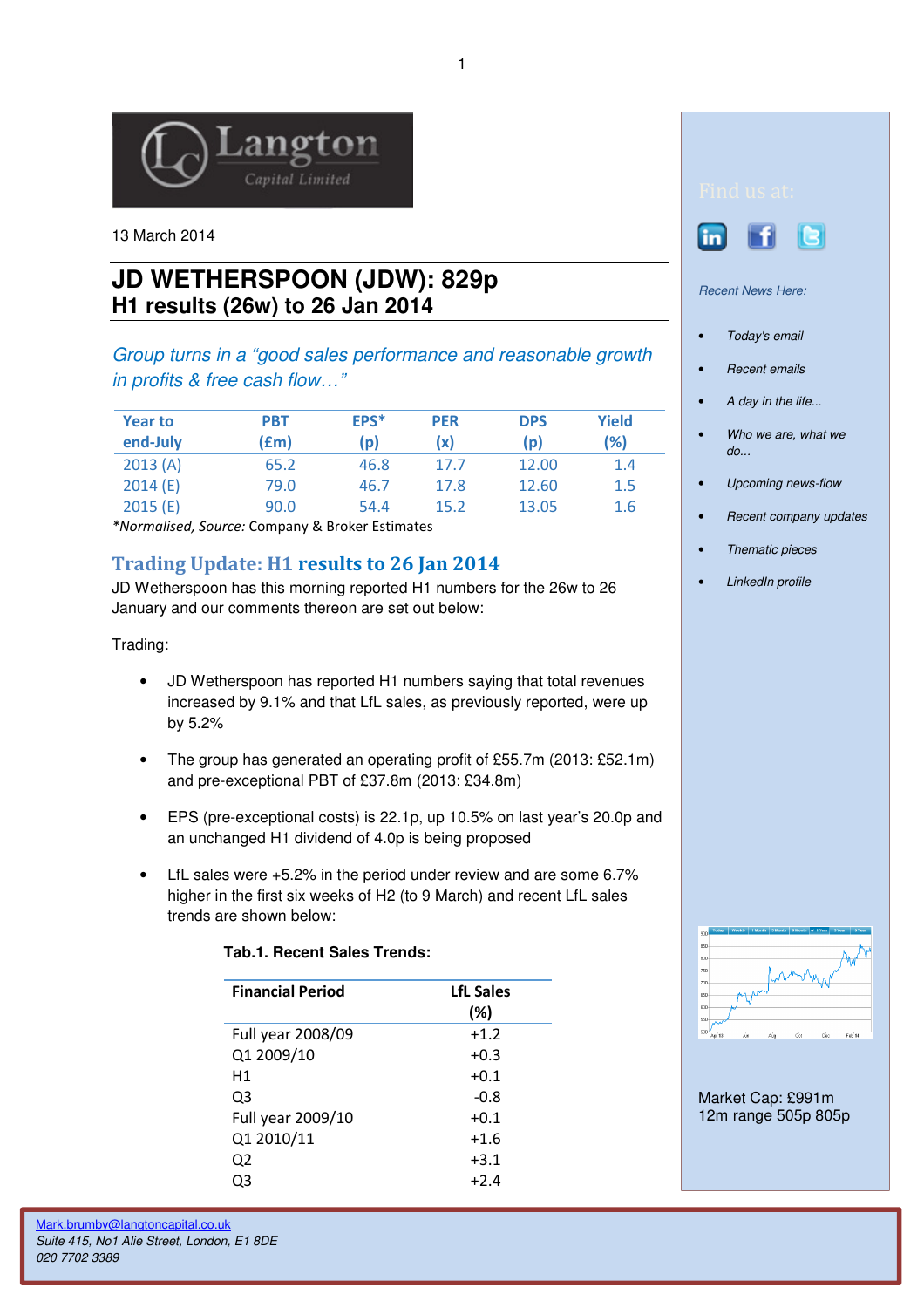| Full year 2010/11          | $+2.1$ |  |  |  |
|----------------------------|--------|--|--|--|
| Q1 2011/12                 | $+1.1$ |  |  |  |
| Н1                         | $+2.1$ |  |  |  |
| Q3                         | $+2.0$ |  |  |  |
| Full year 2011/12          | $+3.2$ |  |  |  |
| Q1 2012/13                 | $+7.1$ |  |  |  |
| Н1                         | $+6.9$ |  |  |  |
| Q3                         | $+6.3$ |  |  |  |
| Full year 2012/13          | $+5.3$ |  |  |  |
| First 6w 2013/14           | $+3.6$ |  |  |  |
| Q1                         | $+3.7$ |  |  |  |
| Q2 (first 12w)             | $+6.7$ |  |  |  |
| Η1                         | $+5.2$ |  |  |  |
| First 6w of H <sub>2</sub> | $+6.7$ |  |  |  |
| Source: Company Reports    |        |  |  |  |

• The group has generated an operating margin of some 8.15% (pre-announced in January) against a margin of 8.32% last year and chairman Tim Martin says that H2 comps will be more difficult

- The group does not give details but at the time of its Q2 update on 22 January, it said that it expects an operating margin 'in the region of 8.1% to 8.3% for this financial year'
- He comments that tax and input price increases will continue to be an issue in H2 but says 'the company continues to expect to achieve a reasonable outcome in the current financial year and has a solid platform for future growth'
- The group highlights high levels of taxation as an issue for the company and points out that it payed (or at least collected) some £294.8m in taxes for the government in the first half
- The company continues to call for reduced taxation and is an active member of the Jacques Borel VAT Club

Debt, Balance Sheet & Other:

- The group opened 19 new pubs during the period to take the group to 905 units. It expects to open between 40 and 50 in the full year
- Bank debt had risen to £499.6m by H1 end compared with some £474.2m at the group's last year end – the net debt to EBITDA ratio was 2.93x

**Langton View:** JD Wetherspoon was up against tough comps in its Q2 but has nonetheless (as flagged at its Q2 trading update) turned in a very strong sales performance. The group had already reported on the first 25w of the trading period (LfLs up 5.2%) so the new news is the +6.7% LfL sales growth that the group has achieved in the first six weeks of H2.

This will have been helped by relatively better weather (though wet) and the group goes on to say that comps in its H2 will be tougher. The weather was good over the summer and JDW's own performance was much better.

Margins have suffered as a result of spending on repairs and staff and an 'investment' in low prices but the fact that food inflation is at its lowest level for many years and the National Minimum Wage has been set at 3.0% should help the company to rebuild these over the medium term.